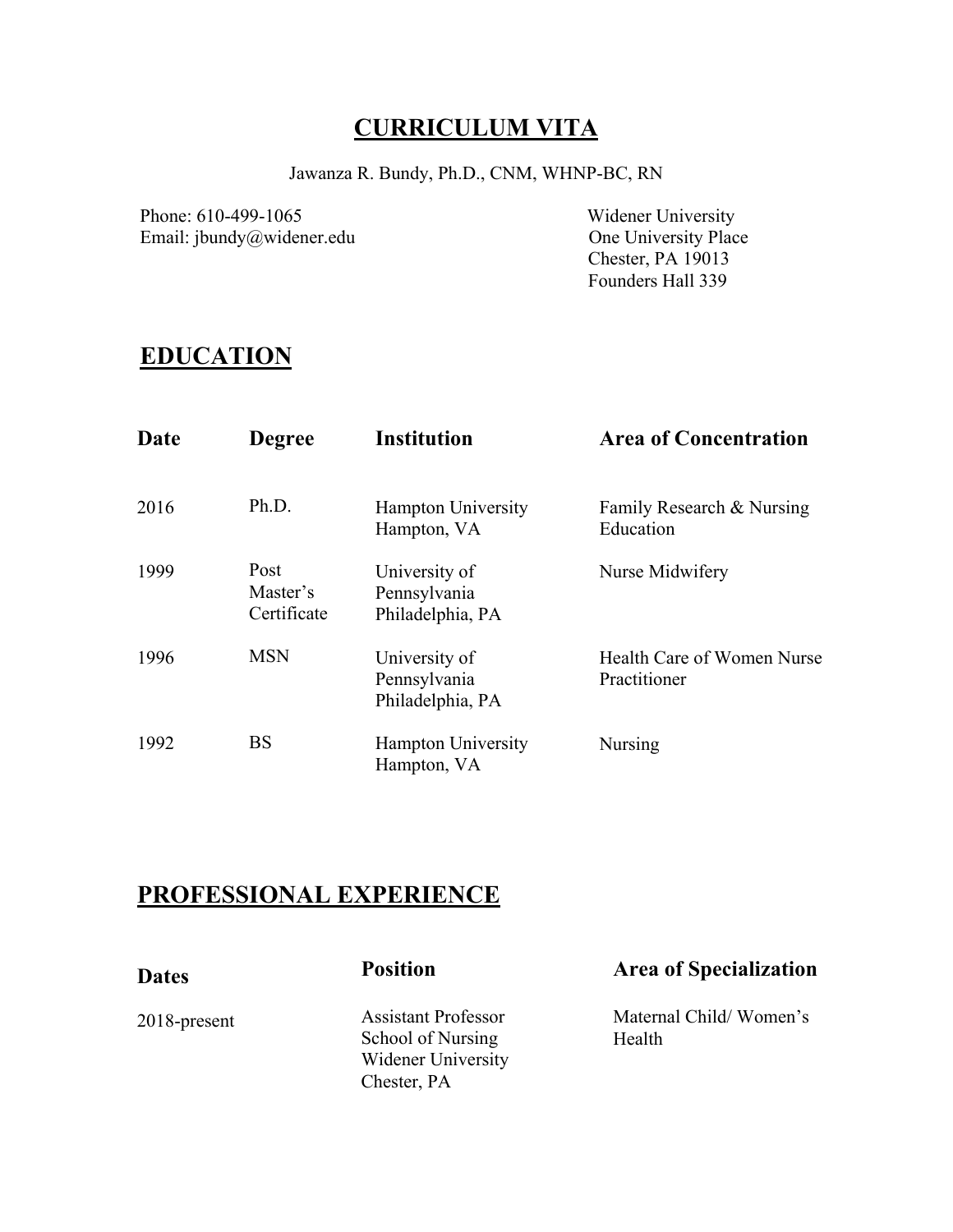| 2016-2018 | Assistant Professor<br>School of Nursing<br><b>Tennessee State</b><br>University<br>Nashville, TN 37209   | Maternal Child<br>Health/Advanced<br>Practice Role<br>Development/<br><b>Advance Nursing</b><br>Research |
|-----------|-----------------------------------------------------------------------------------------------------------|----------------------------------------------------------------------------------------------------------|
| 2017      | Clinical Adjunct<br>Faculty<br>School of Nursing<br><b>Drexel University</b><br>Philadelphia, PA<br>19102 | Maternal Child Health                                                                                    |
| 2015      | Teaching<br>Apprenticeship<br>School of Nursing<br>University of<br>Pennsylvania<br>Philadelphia, PA      | Graduate Course:<br>N783 Healthcare of<br>Childbearing Women                                             |

# **PROFESSIONAL CLINICAL EXPERIENCE**

| <b>Dates</b>     | <b>Position</b>                                                                                                                   | <b>Area of Specialization</b>                                                                                        |
|------------------|-----------------------------------------------------------------------------------------------------------------------------------|----------------------------------------------------------------------------------------------------------------------|
| 2018-<br>present | Women's Health<br>Nurse Practitioner<br><b>Planned Parenthood</b><br>of Southeastern<br>Pennsylvania<br>Philadelphia, PA<br>19107 | Family planning, reproductive<br>& sexual health care services<br>For female, male $\&$<br>transgender clients       |
| $2003 -$<br>2017 | <b>Registered Nurse</b><br>Women's Health<br><b>Float Pool</b><br>Pennsylvania<br>Hospital<br>Philadelphia, PA<br>19107           | Labor & delivery, high-risk<br>antepartum, postpartum, well-<br>baby nursery, Perinatal<br>Evaluation & Testing Unit |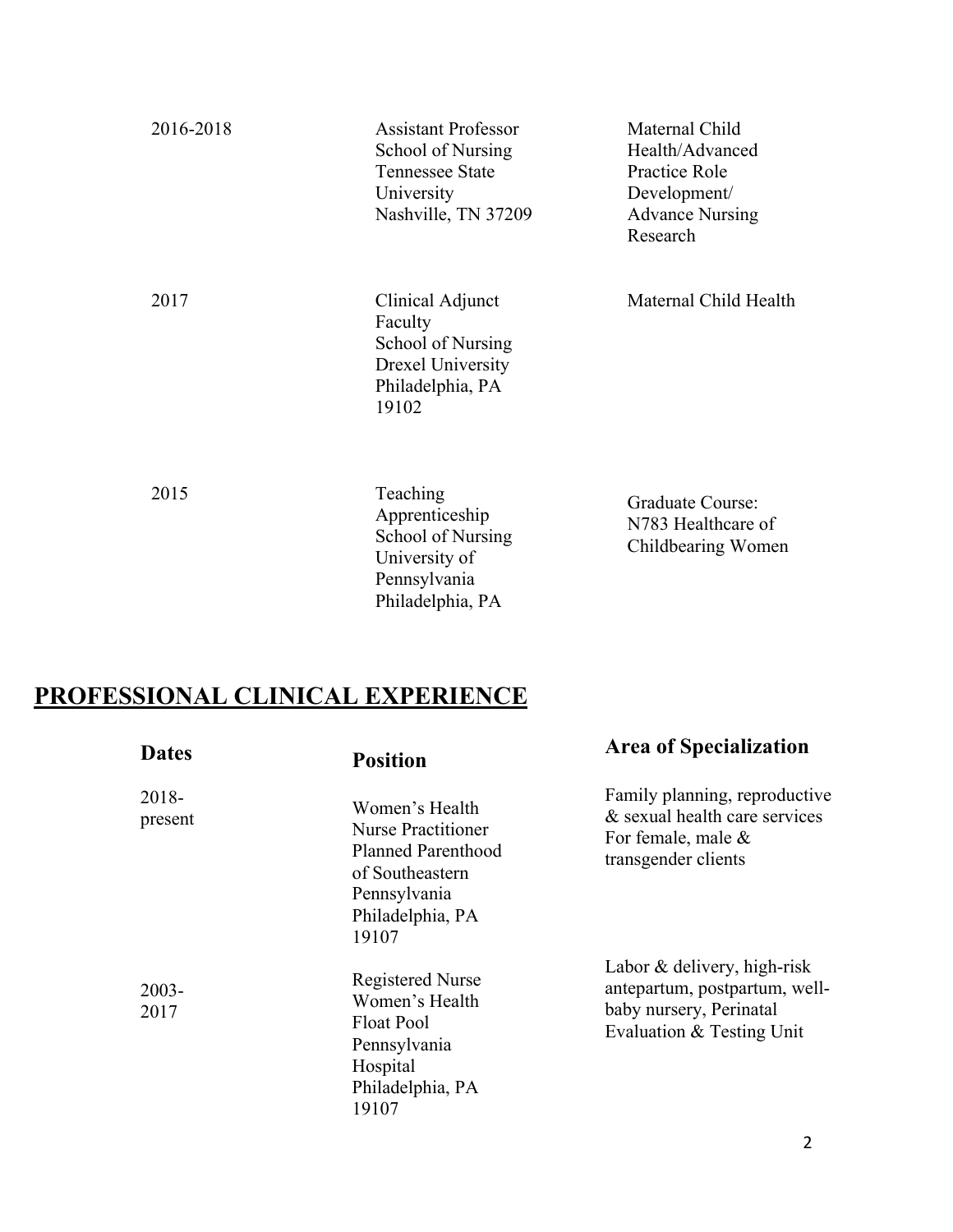| 2002-<br>2003 | <b>Registered Nurse</b><br><b>Chestnut Hill</b><br>Hospital<br>Philadelphia, PA<br>19118                                             | Gynecology, Postpartum,<br>Well-baby nursery                                                                                                                                   |
|---------------|--------------------------------------------------------------------------------------------------------------------------------------|--------------------------------------------------------------------------------------------------------------------------------------------------------------------------------|
| 2002          | Certified<br><b>Registered Nurse</b><br>Practitioner<br>Temple University<br>Philadelphia, PA<br>19140                               | Pre-admissions testing                                                                                                                                                         |
| 2000-<br>2002 | <b>Certified Nurse</b><br>Midwife<br>Germantown<br>Midwifery<br>Associates<br>Philadelphia, PA<br>19144                              | Inpatient: Albert Einstein<br><b>Medical Center</b><br>(obstetrics/postpartum)<br>Outpatient: Private Office-<br>Germantown Hospital<br>Contracts w/ Heath<br><b>Districts</b> |
| 1997-<br>2000 | Women's Health<br><b>Nurse Practitioner</b><br>Planned<br>Parenthood of<br>Southeastern<br>Pennsylvania<br>Philadelphia, PA<br>19107 | Family planning,<br>reproductive & sexual<br>health care services for<br>women and men                                                                                         |
| 1996-<br>1997 | Women's Health<br><b>Nurse Practitioner</b><br>Women's Heath<br>Partners P.C.<br>Philadelphia, PA<br>19107                           | Prenatal, Family planning,<br>reproductive & sexual<br>health care services for<br>women; gynecology<br>services                                                               |
| 1992-<br>2000 | <b>Registered Nurse</b><br>Pennsylvania<br>Hospital<br>Pennsylvania, PA<br>19107                                                     | Gynecology-oncology/<br>Maternal-Child Health<br>Units<br>3                                                                                                                    |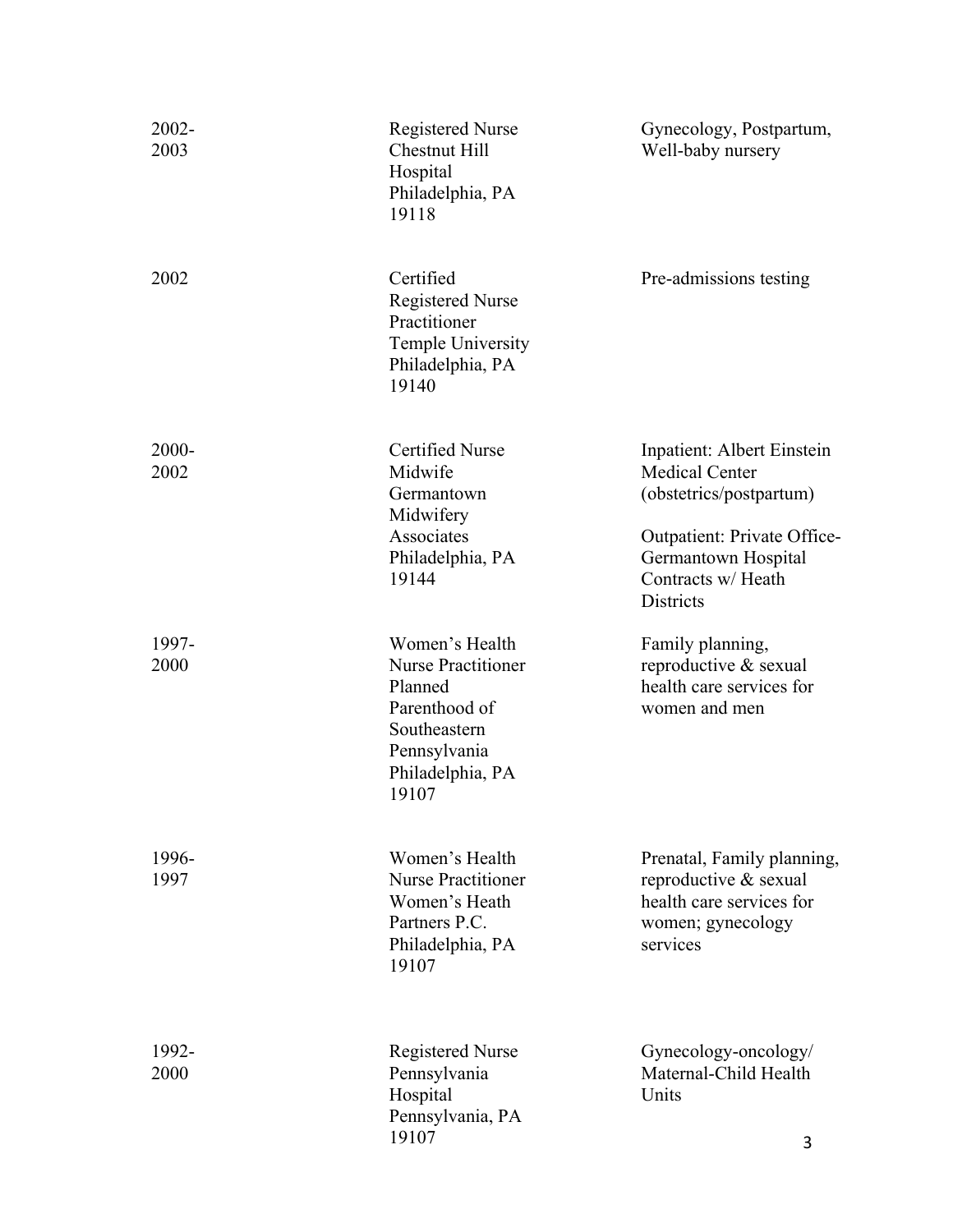# **ACADEMIC COURSES**

#### **Undergraduate**

Freshman Seminar FRS 101 Family and Behavioral Health NURS 2010 Family Focused Maternal Nursing NURS 333 Health Assessment NURS 261 Introduction to Nursing NURS 125 Reproductive Health Concepts NURS 4380 Reproductive Health Concepts Clinical NURS 4384 Research and Evidence Based Practice NURS 371

#### **Graduate**

Advanced Nursing Research NURS 5002 Advanced Practice Nursing: Current Perspectives NURS 663 Advanced Role Development NURS 5003 Health Care of Childbearing Women N783 (GA)

## **PROFESSIONAL LICENSURE**

Licensed as registered nurse with Pennsylvania State Board of Nursing.

Licensed as certified registered nurse practitioner (CRNP) with Pennsylvania State Board of Nursing.

Licensed as a certified nurse midwife (CNM) with Pennsylvania State Board of Medicine (Inactive).

Licensed as a registered nurse with Tennessee Board of Nursing.

Licensed as an advanced practice nurse (APN) with Tennessee Board of Nursing (Inactive).

Prescriptive authority Pennsylvania State Board of Nursing.

*\*License numbers furnished upon request*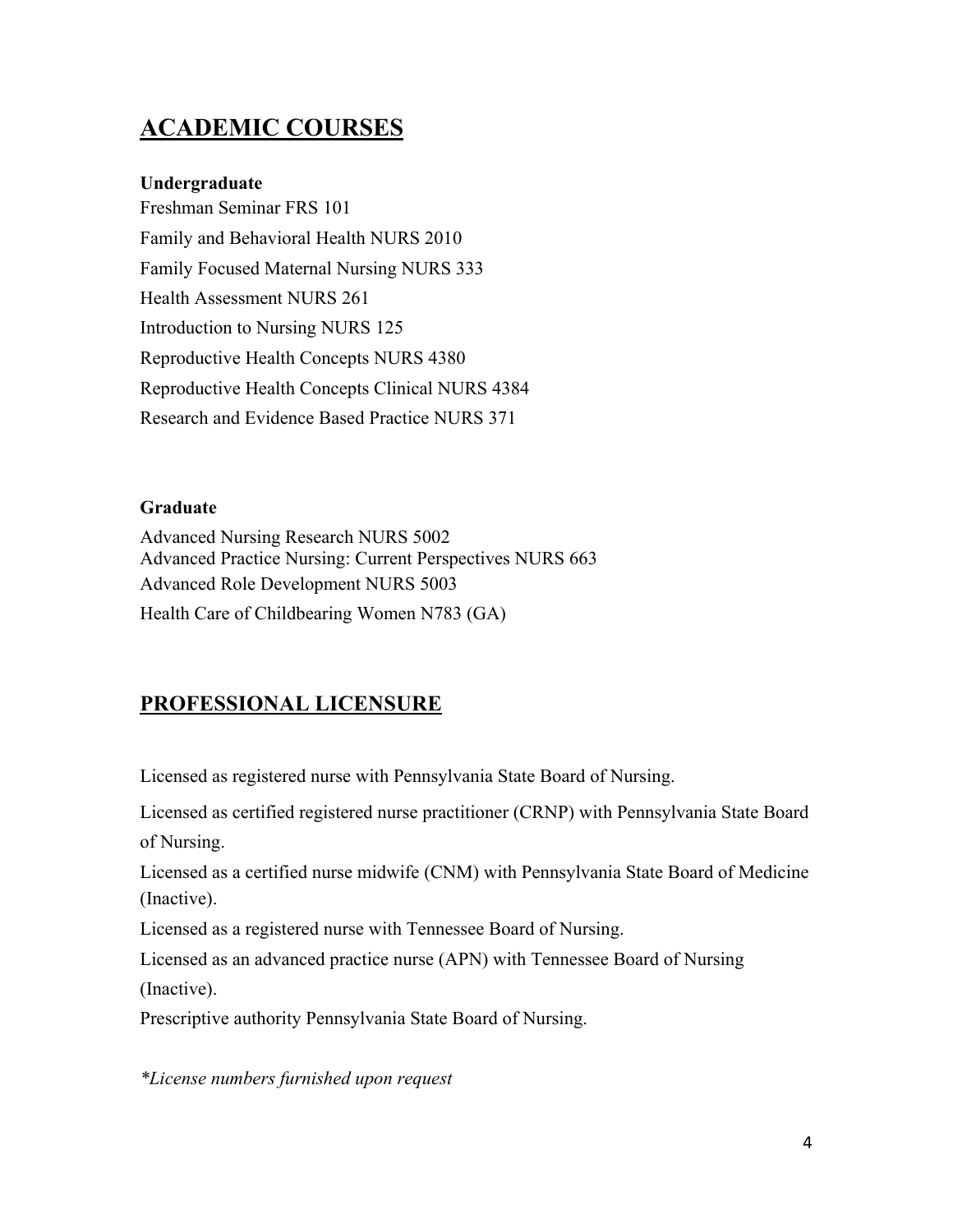## **PROFESSIONAL CERTIFICATIONS**

National Certification Corporation (NCC): Women's health nurse practitioner board certified. *Expiration Date: December 2021*

American Midwifery Certification Board (AMCB): Nurse midwife board certified. *Expiration Date: December 2020*

Advance Cardiac Life Support (ACLS). *Expiration Date: August 2021* Neonatal Advance Life Support (NALS/ NRP). *Expiration Date: June 2020* Basic Cardiac Life Support (BCLS). *Expiration Date: June 2020*

# **PRESENTATIONS**

- Mentoring and parental involvement during the college-going process of first-generation Africa American students considering nursing education: A Case Study Approach. Podium presentation at Nursing Theories: Moving Forward through Collaboration, Application, and Innovation Conference. (2019, November). Washington, DC.
- Breast Cancer Awareness: Young Women of African Descent. Poster session presented at Chi Eta Phi 65th Boule and Education Conference: Developing Healthy Communities through Advocacy, Collaboration, Education, Leadership, Research, and Service. (2019, July). Lombard, IL.
- Mentoring and parental involvement during the college-going process of first-generation Africa American students considering nursing education: The DINA (Diversity In Nursing Action) Project. Poster session presented at Chi Eta Phi 65<sup>th</sup> Boule and Education Conference: Developing Healthy Communities through Advocacy, Collaboration, Education, Leadership, Research, and Service. (2019, July). Lombard, IL.
- Mentoring and parental involvement during the college-going process of first-generation Africa American students considering nursing education. (November, 2016). Hampton, VA.
- "Contraception and sexually transmitted disease prevention in the adolescent population" (2000). Alpha Kappa Alpha Sorority Inc. Phi Beta Omega Chapter. Montgomery County, PA.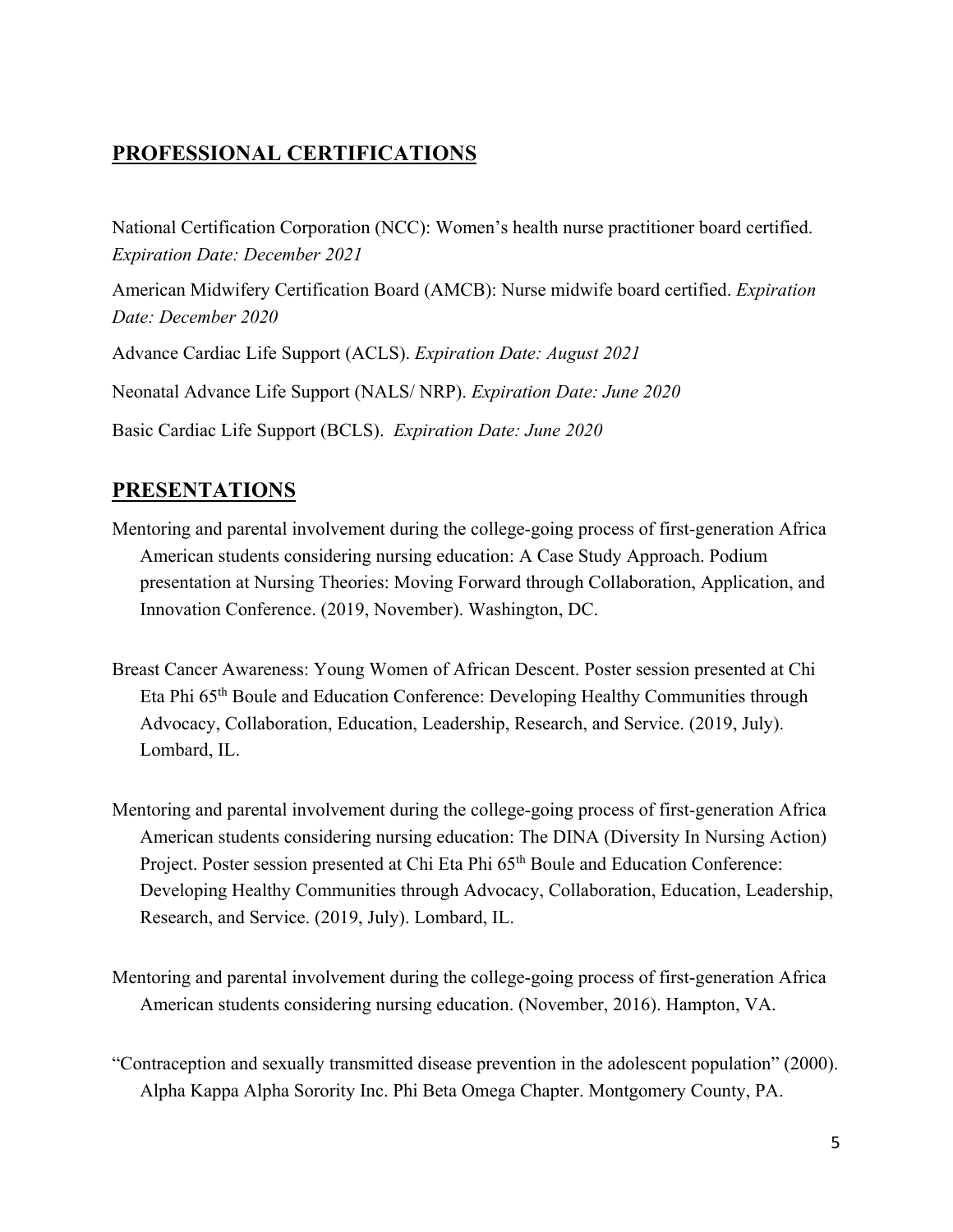### **GRANTS**

**Chi Eta Phi Grant.** (2018) Co-Investigator. *Breast Cancer Awareness: Young Women of African Descent.* Grant awarded to Theta Chapter, Chi Eta Phi Sorority Incorporated-\$1500.

**Philadelphia Activities Fund Grant.** (2017) Principal Investigator. *Philly Got Heart Project.* Grant awarded to Theta Chapter, Chi Eta Phi Sorority, Incorporated to increase the number of middle/high school students able to administer basic life support-\$1000

**Penn Cares Grant.** (2015) *Diversity in Nursing Awareness (DINA) Project*-\$1000

**Jonas Scholar**. (2015) Principal Investigator. *Mentoring and Parental Involvement during the College-going Process of African American Students Considering Nursing Education*-\$6000

### **HONORS & AWARDS**

**Golden Key Honor Society**. (2016) Inducted as a scholar in the collegiate honor society for high academic standing in the top 15 percent of the class.

**Outstanding Graduate Achievement Award.** (2016) Recognized by Hampton University Graduate College for outstanding academic performance, leadership, and community service.

**Jonas Nurse Leader Scholar** (2015) Sponsored by National League for Nursing (NLN).

**Alpha Kappa Alpha Educational Foundation.** (2012) Scholarship recipient

**Sigma Theta Tau International.** (1996) Inducted into Xi Chapter, University of Pennsylvania.

### **PROFESSIONAL DEVELOPMENT**

#### **Continuing Education (past 6 years)**

**2019** Advanced Cardia Life Support Provider course 9.5 Contact Hours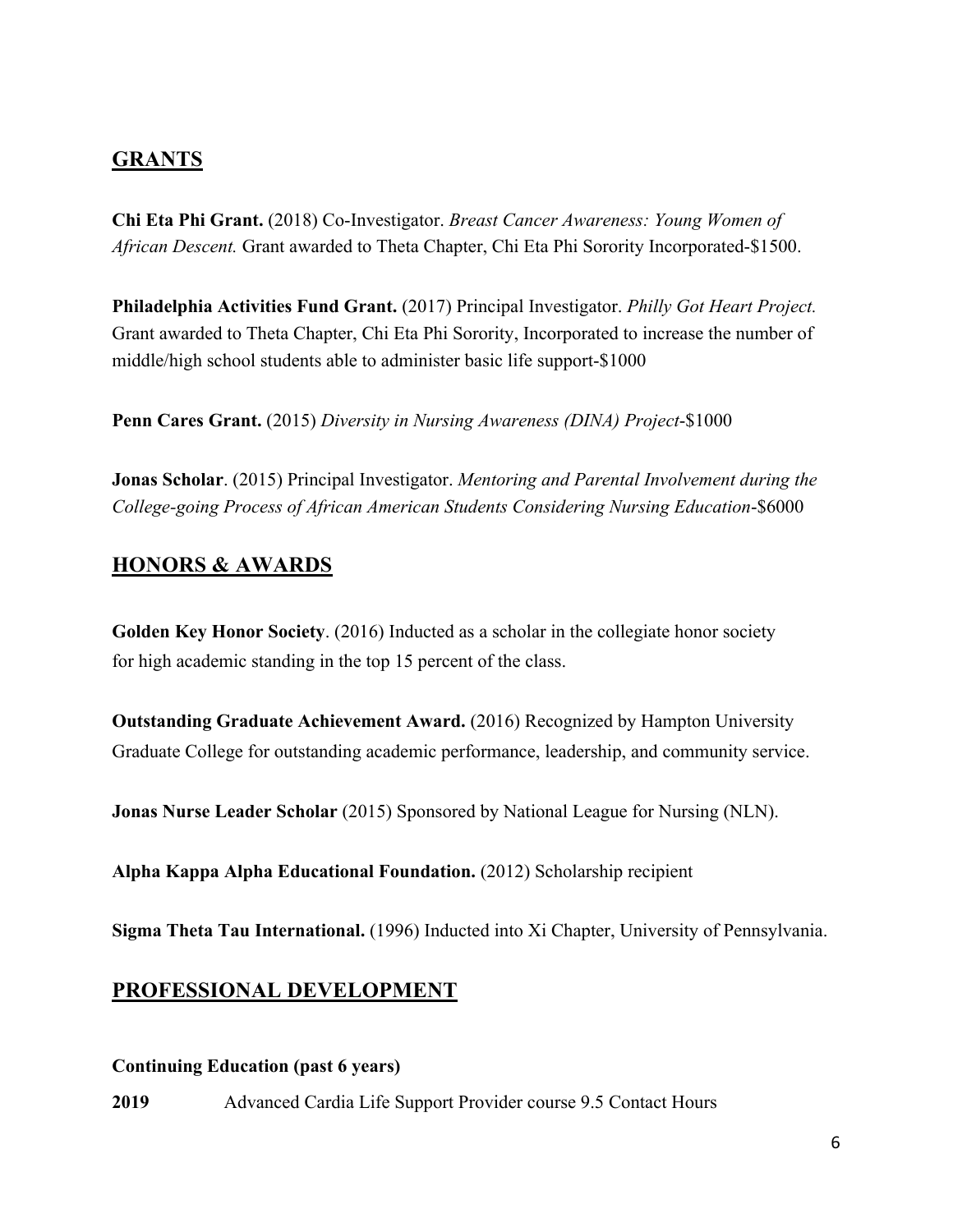| 2018 | Adolescent Contraception-10 Contact hours                                                              |
|------|--------------------------------------------------------------------------------------------------------|
| 2018 | ATI Nursing Education Active Learning Strategies for Conceptual Learning- 5.5<br>Contact hours         |
| 2018 | ATI Nursing Education Item Writing and Analysis-5.5 Contact hours                                      |
| 2018 | Barkley & Associates Advance Pharmacology- 45 Contact hours                                            |
| 2018 | Breast Cancer Screening Guidelines, PP Scope of Breast Services-0.25 contact<br>hours                  |
| 2018 | Clinical Breast Exam Technique documentation of the Exam and Referral Follow-<br>up-0.25 Contact hours |
| 2018 | Epidemiology, Anatomy, & Physiology, and Common Breast Cancers-0.25<br>Contact hours                   |
| 2018 | History Taking and Breast Cancer Risks Assessment- 0.25 Contact hours                                  |
| 2018 | Managing Mammogram Results-0.25 Contact hours                                                          |
| 2018 | Neonatal Resuscitation Program Examination- 9 Contact hours                                            |
| 2018 | Nexplanon Training Course- Contact hours                                                               |
| 2018 | Orientation to the Abortion Pill-0.5 contact hours                                                     |
| 2018 | Patient Education and Consent for the Abortion Pill-0.5 Contact hours                                  |
| 2018 | Post Abortion Pill Assessment and the Follow-up visit-0.5 Contact hours                                |
| 2017 | Advanced Cardiac Life Support Provider Course- 9.5 Contact hours                                       |
| 2016 | Neonatal Resuscitation Program Examination- 9 Contact hours                                            |
| 2015 | Advanced Cardiac Life Support Provider Course- 9.5 Contact hours                                       |
| 2015 | Infections in Women- 5 Contact hours                                                                   |
| 2015 | Management of Menopausal Symptoms- 10 Contact hours                                                    |
| 2015 | Menstrual Disorders- 10 Contact hours                                                                  |
| 2015 | Preeclampsia-10 Contact hours                                                                          |
| 2015 | Technology in Nursing Practice- 5 Contact hours                                                        |
| 2013 | Advanced Cardiac Life Support Provider Course- 9.5 Contact hours                                       |
| 2013 | Annual Fall Conference on High Risk Obstetrics- 19 Contact hours                                       |
| 2013 | Baby-Friendly Education Program Learning Session I-4 Contact hours                                     |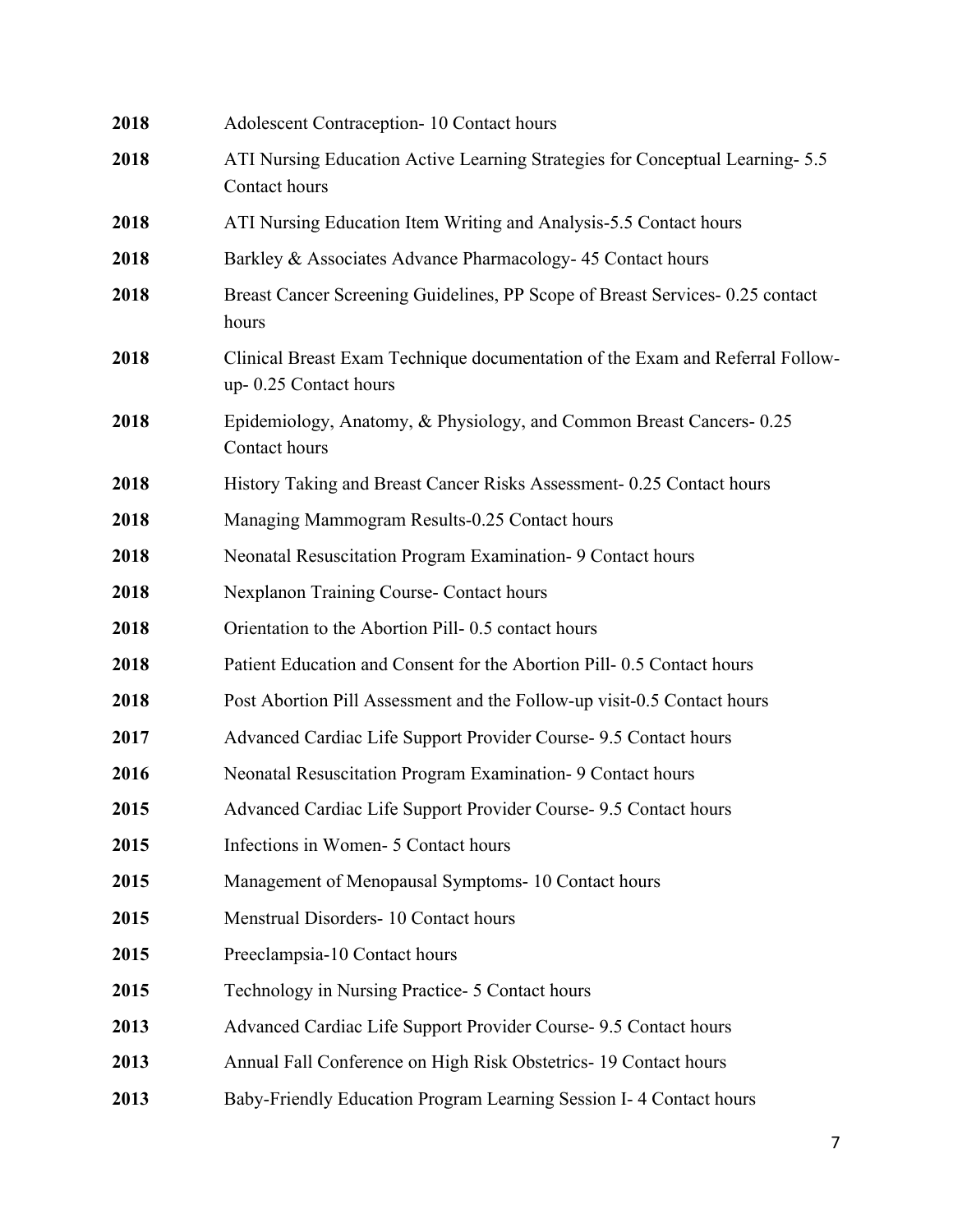- **2013** Baby-Friendly Education Program Learning Session II- 4 Contact hours
- **2013** Baby-Friendly Education Program Learning Session III- 4 Contact hours
- **2013** Baby-Friendly Education Program Module 1- 2 Contact hours
- **2013** Baby-Friendly Education Program Module 2- 2 Contact hours

## **PROFESSIONAL ORGANIZATIONS**

Chi Eta Phi Sorority, Inc. Golden Key Honour Society National League for Nursing Sigma Theta Tau International (Eta Beta Chapter)

# **PROFESSIONAL CITIZENSHIP**

Theta Chapter, Chi Eta Phi Sorority, INC. Grant Committee: Chairperson Theta Chapter, Chi Eta Phi Sorority, Inc. Mentoring Committee Member Theta Chapter, Chi Eta Phi Sorority, Inc. Scholarship Committee Member Theta Chapter, Chi Eta Phi Sorority, Inc. Means and Ways Committee Member

## **ACADEMIC CITIZENSHIP**

Academic Service Learning Development Program Fellow (Widener University, 2019-2020 cohort) Green Dot Initiative/ Trainor (Widener University, 2019 to present) Sharing the Light Ceremony, Faculty Speaker, Widener University [WUSON], 2019) Sharing the Light Ceremony, Faculty Speaker, Widener University [WUSON], 2018) Community Initiative Committee (Tennessee State University, [DON] 2017-2018) Student Academic Grievance Committee (Tennessee State University, [DON] 2017-2018)

## **COMMUNITY SERVICE**